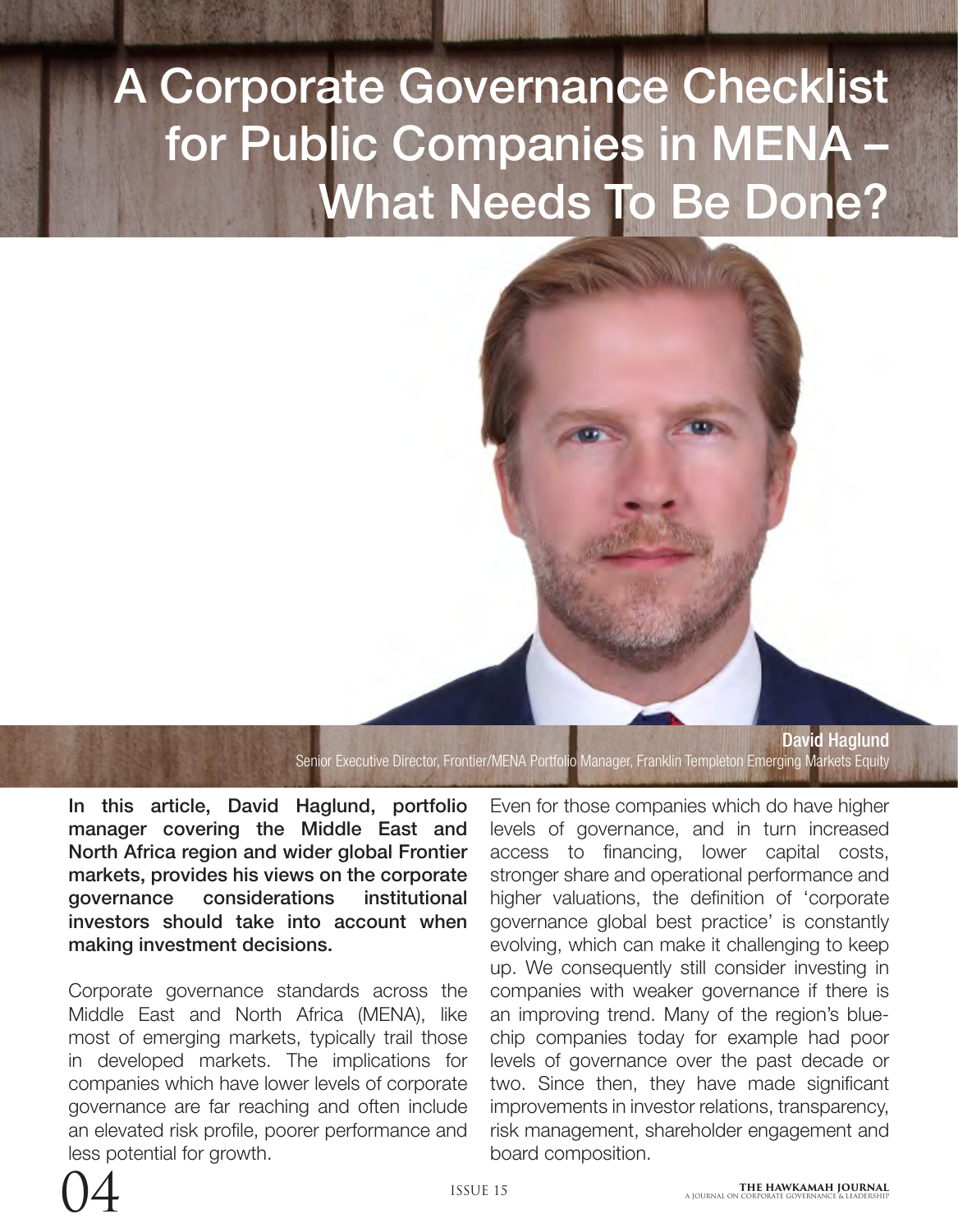Although this positive trajectory is encouraging for the region, more needs to be done. As investors look for stability and clarity in today's historic economic downturn, we think there is no better time than now for public companies to ramp up their levels of corporate governance and bring them in line with global best practice. Below are some key corporate governance considerations institutional investors in and outside the MENA region take into account when making investment decisions.

## Shareholder Engagement

Ongoing engagement is essential to building and retaining trust between a company and its shareholders, as it deepens mutual understanding and fosters accountability. It is important that management has a robust internal reporting system in place to communicate clearly across different platforms and at regular intervals. Clear, effective communication should also ultimately be based on a deep understanding of the shareholders, which needs to be routinely updated and monitored.

For communicating with investors, companies should supplement their results releases with investor presentations and host public, quarterly conference calls. Though more companies in the region are starting to host such calls, there are still many that do not. A company's executive management should also attend regional and international investor conferences and consider hosting annual 'investor days' at their premises. Working closely with sell-side research analysts to initiate and maintain research coverage is also essential, as the larger the investor community that the company interacts with, the deeper the breadth of analysis the company will be able to benefit from. Discussing and challenging the company's financials and strategy by numerous financial intermediaries leads to constructive and valuable feedback for the management and the board. Management would be short sighted not to take advantage of this feedback and use it to enhance governance and long-term value.

The board should also be open to including material shareholders' proposals on proxy forms to be discussed and voted on at annual general meetings. Shareholders should preferably be asked to vote on all material decisions of the company, such as large acquisitions and capex programs.

It is worth highlighting the role of the investor relations officer ("IRO"), who act as a bridge between the management, the board and the shareholders. The IRO is a great tool but shouldn't be a substitute for direct interaction with shareholders as executive management remains the preferred means of communication on material matters, such as business strategy and daily operations.

Globally, companies are increasing their levels of shareholder engagement. Those that have invested in this tend to benefit from shareholder support in market sell offs, such as the one we are living through now. Those that do not, typically suffer.

## Transparency and Accountability

Many companies in the MENA region are still not aligned with global best practice when it comes to their levels of disclosure, and there are several factors we look at in a company's reporting process. Financial statements should be supported by investor presentations with detail on historical operational data and industry specific KPIs, and sensitivity analyses are a welcome addition. Most of this information should also be accessible on company websites, something we do not always observe. Lastly, the management and board can only be held accountable if their actions are disclosed and monitored.

Generally speaking, the more data available typically promotes trust, reduces the company's risk profile and helps all stakeholders make better decisions. An abundance of data tends to indicate internal control systems are solid and enables better risk monitoring. More transparency also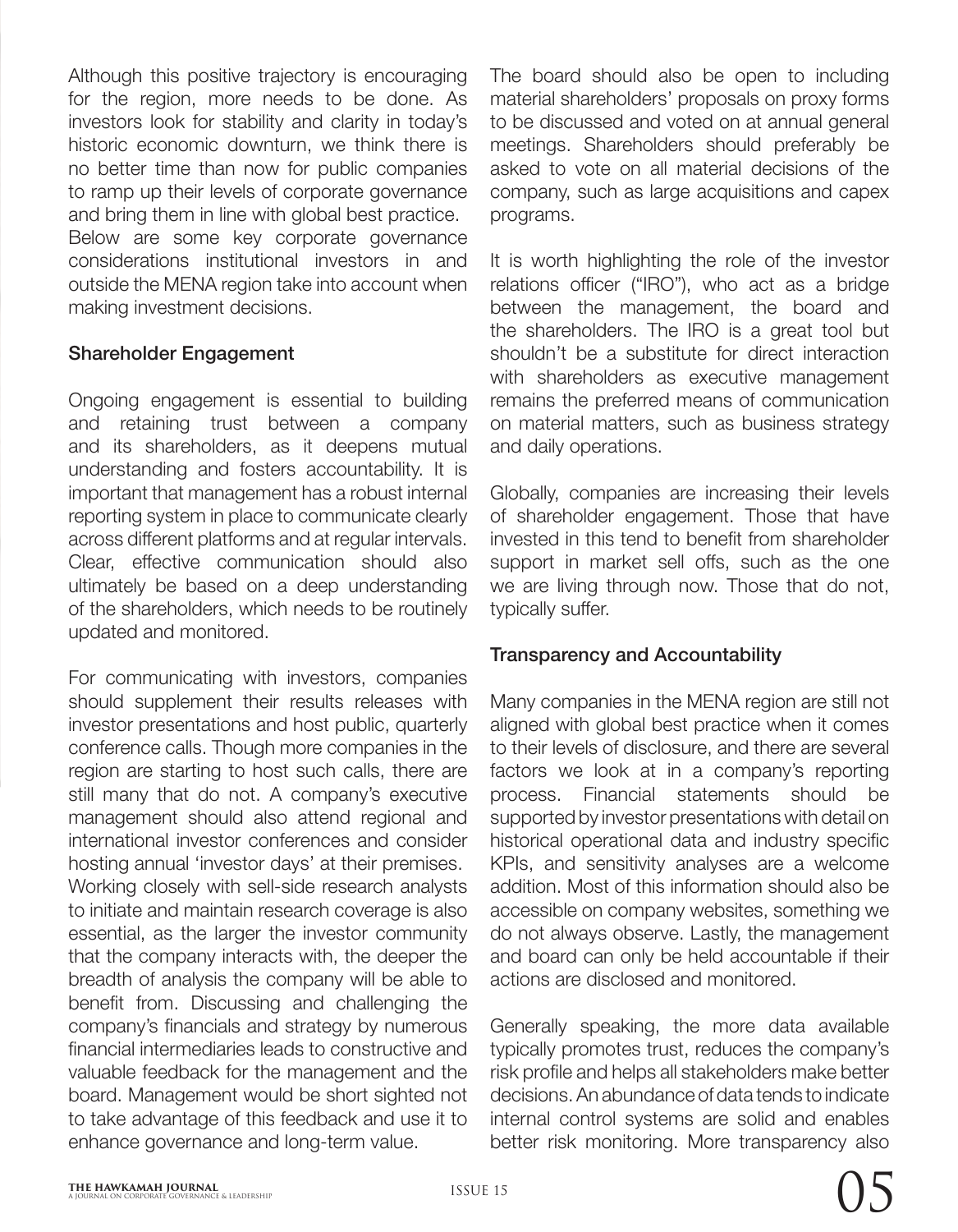promotes accountability and, in turn, should foster a greater sense of management responsibility and increase operational performance.

It is also a widely accepted economic principle that reliable, real time and available information is key to the efficiency of the financial markets.

# Independent and Qualified Board

Having a majority of independent board members increases oversight, reduces risk for minority shareholders and generally decreases the risk of corporate governance failure. Studies also show there is a positive correlation between board independence and firm performance. The biggest challenge to widespread adoption of independent board members in the MENA region today is amongst family owned businesses and state owned, controlled companies.

Aside from having more independent board members, directors need to have the appropriate expertise and background. Strong integrity is also key, and directors should be capable of challenging and providing guidance to the executive team. We would also like to see more women on regional boards.

Preferably, directors should not hold more than five board positions simultaneously. Board tenures tend to be relative long for some directors in the region and we would rather see a higher rotation of board members by encouraging lower average terms and implementing reasonable limits.

Aside from the board, monitoring committees (i.e audit, compensation and nomination committees) should also have a majority of independent directors. Several international and regional accounting scandals were the result of a weak audit committee for example, so having a majority of independent directors, if not all, is critical.

Finally, we are generally opposed to the same person being chairman of the board and CEO as it increases the risk for conflicts of interest, decreases effectiveness and tends to lead to negative operational performance. A clear line should consequently be set between the accountability of the board and that of executive management.

## Executive Compensation

It is important that there is alignment between total remuneration and long-term value creation by the executive management, and that this is clear and transparent. Having a balanced, long-term and share-based program tends to keep management engaged and there should be a reward mechanism that holds them accountable for their decisions. A substantial part of remuneration should be share-based and ideally locked in for a period longer than three years. The total remuneration package should be published and approved at the company's Annual General Meeting. It is important that the total size of remuneration is not excessive, and is in line with regional peers and the company's profitability.

# ESG (Environment, Social and Governance)

We like to see regional companies increase their focus on Environmental and Social factors as they are closely interlinked with Governance and the longevity of the business. The Covid-19 pandemic has exposed ESG risk with regards to issues like supply-chain disruptions and disaster preparedness, but there are other long-term factors such as climate change to still consider. Companies should strive to decrease negative environmental and social outcomes from their operations, and a failure to do so could result in reputational damage or harm their long-term viability.

ESG is still relatively in its infancy in the MENA region, however we are seeing improvements every year and companies are improving their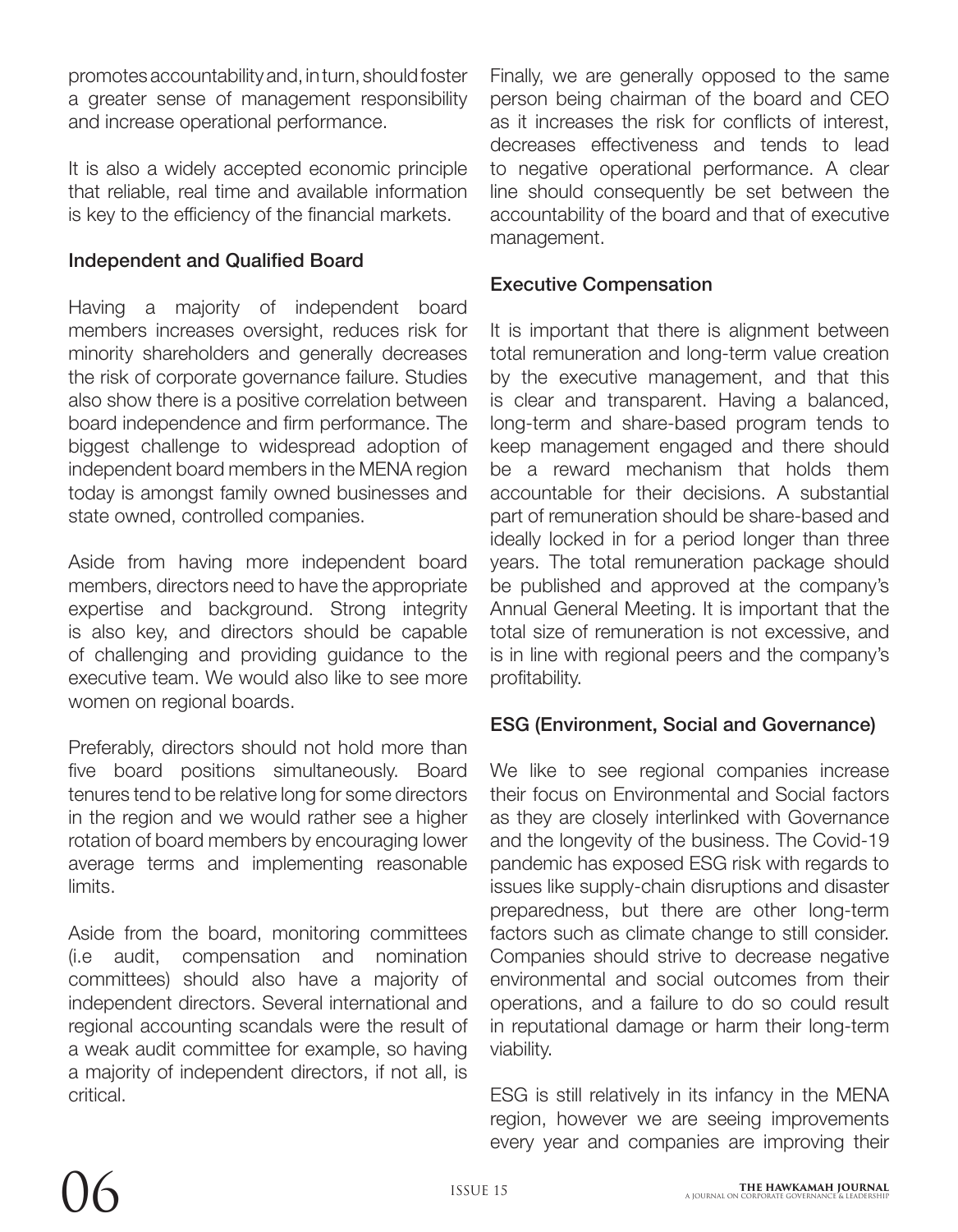

levels of sustainability risk and disclosures. There is more to be done however and we would like to see further disclosure on climate change risk analysis, carbon emissions, renewable energy, water consumption trends, social programs, health and safety policies, gender breakdown, equal opportunity policies and human right policies. These disclosures are aligned with global best practice and would likely uncover a few areas for improvement.

#### Related Party Transactions

Related party transactions tend to raise red flags amongst investors and can at times be used in an abusive manner. These transactions often lead to conflicts of interest and increase corporate governance risk. We would like to see companies

remove or at least significantly reduce the number of related party transactions over time. In the meantime, all related party transactions should be at arm's length and for fair market value and have true corporate benefit. Shareholders and directors should also disclose potential conflicts of interest and recuse themselves from voting on their approval.

## Foreign Ownership Restrictions

Whilst removing investment hurdles is generally the responsibility of the domestic regulator, companies often weigh in on these decisions. For example, increasing the foreign ownership limit is to some extent the decision of UAE companies, and we would like to see them increase to the maximum permitted. In addition to benefiting